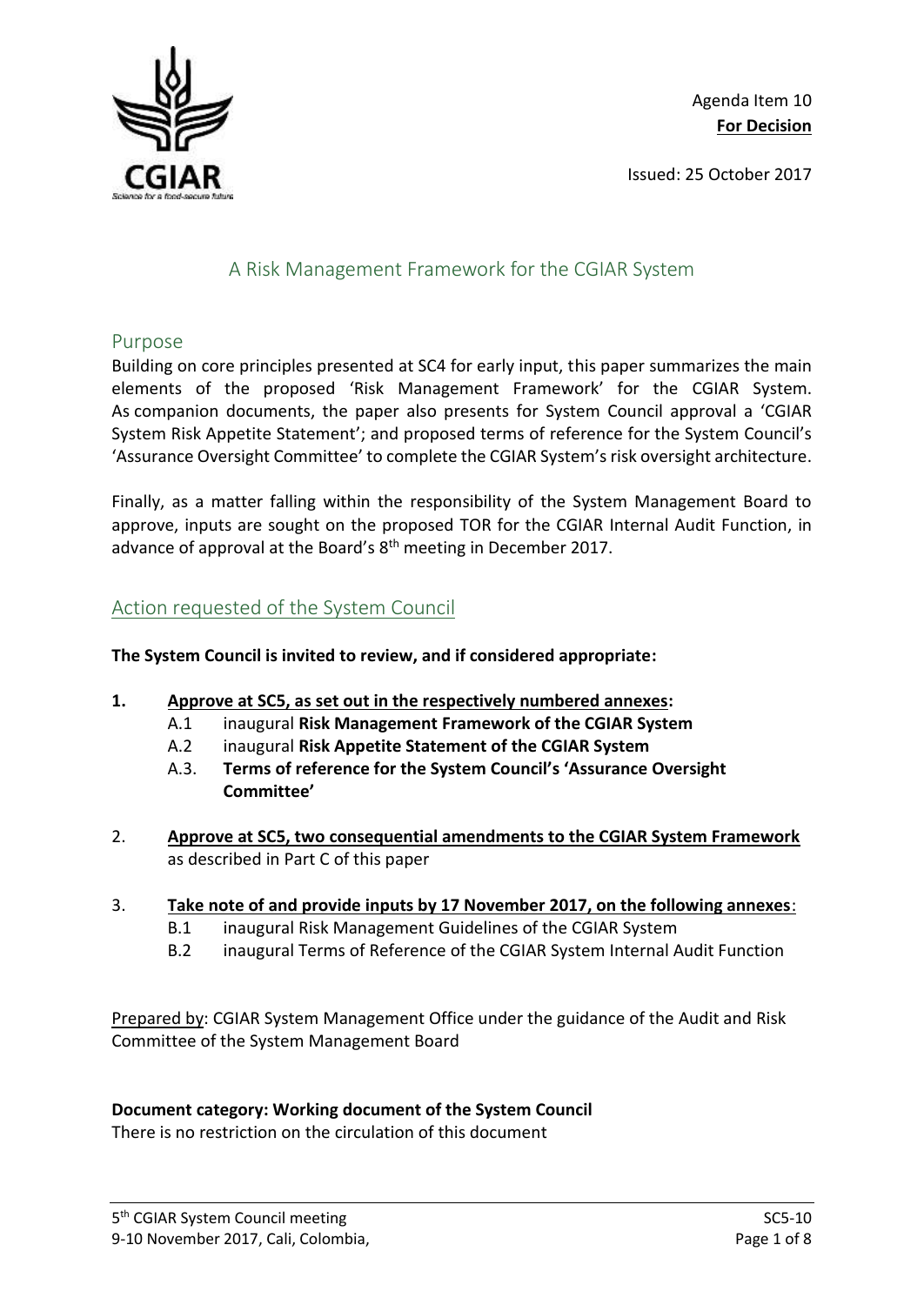## Part A – Effective framing and overseeing CGIAR System opportunities and risks

- 1. The nature of the CGIAR System brings a unique challenge to the identification of a shared vision of its risk universe, and thus, finding a way to achieve an appropriate balance between related opportunities and risk.
- 2. **Different to how a single institution might manage and oversee risks, CGIAR operates as an '***extended enterprise***'**, in which a number of organizations, each with its own risk management practices and assurance processes, come together in a joint endeavor, generate System-wide challenges and depend partly on one another.<sup>1</sup>
- 3. Different also is that the three System Level Outcomes ('SLOs') adopted in CGIAR's 2016 – 2030 Strategy and Results Framework focus on broad social impacts, rather than setting specific operational objectives upon which a risk assessment can be undertaken, with risks then overseen and managed by the relevant entity within CGIAR's extended enterprise environment.
- 4. **Adapting best practice<sup>2</sup> to CGIAR's extended enterprise environment**, Table 1 (following) summarizes the key elements of proposed inaugural Risk Management Framework and companion materials. Approval of those materials:
	- a. Sets CGIAR's agreed **5 System-wide strategic operational objectives** and associated top **'CGIAR risk families**' for several years (*with the suggestion that periodic review of the objectives and risks by the System Council be linked to the business cycle concept discussed at agenda item 4 of SC5*);
	- b. Affirms the responsibility of the **System Management Board to develop and oversee a risk register for CGIAR System-wide risks** and **to identify corrective action(s) required to respond to risk issues** (and ensure that the relevant action(s) is/are taken)<sup>3</sup>;
	- c. Introduces the concept of '**combined assurance**' to better link the full range of CGIAR's assurance providers (including Center Boards, the ISPC, the IEA, the System Management Board and its Audit and Risk Committee, and extending to Funder-sponsored external audits and reviews) to reduce duplication and cost in the assurance environment; and
	- d. Puts in place the **System Council's 'Assurance Oversight Committee'** to provide independent reasonable assurance that the System's opportunity and risk management practices are fully operational, and improving over time.

1

<sup>1</sup> UK Institute of Risk Management, *'Managing risk in complex 21st century organizations – Executive Summary*', 2014.

<sup>2</sup> '*ISO 31000 – Risk Management: Principles and Guidelines'*, 2009, International Organization for Standardization; and COSO's '*ERM Framework: Enterprise Risk Management – Integrating with Strategy and Performance'*, 6 September 2017, Committee of Sponsoring Organizations of the Treadway Commission (COSO).

<sup>&</sup>lt;sup>3</sup> As set out in the Charter of the CGIAR System Organization, Article 8.1(pp)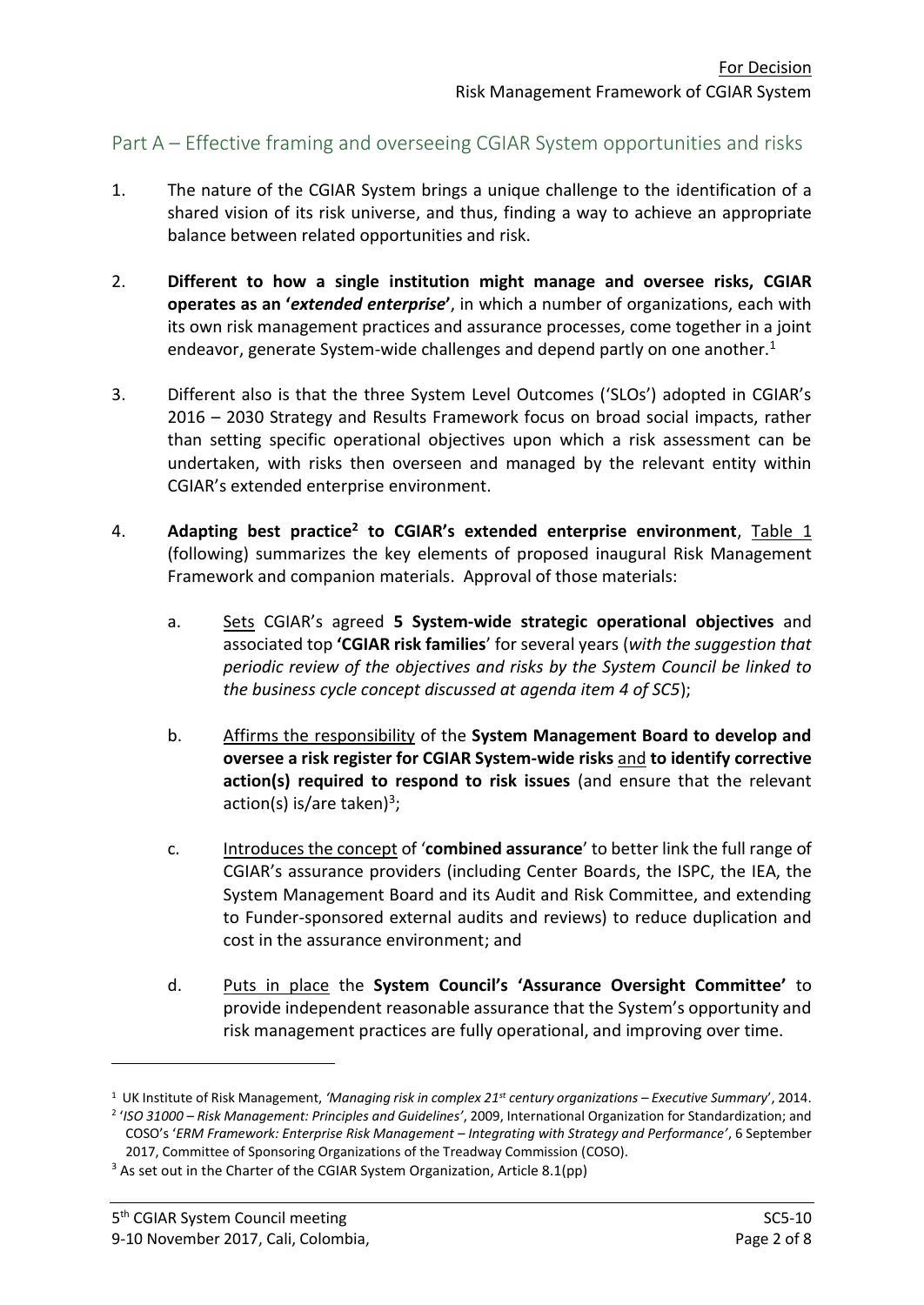| Key element for<br>effective risk<br>management                                                                               | What this document does                                                                                                                                                                                                                                                                                                                                                                                                                                                                                                                                                                                                        |                            |  |  |  |  |  |
|-------------------------------------------------------------------------------------------------------------------------------|--------------------------------------------------------------------------------------------------------------------------------------------------------------------------------------------------------------------------------------------------------------------------------------------------------------------------------------------------------------------------------------------------------------------------------------------------------------------------------------------------------------------------------------------------------------------------------------------------------------------------------|----------------------------|--|--|--|--|--|
| <b>CGIAR Risk</b><br>Management<br><b>Framework</b><br>(System Council<br>approves)                                           | • The picture of how all the parts fit together: explains roles and<br>responsibilities for risk management in the CGIAR System<br>beyond the basic descriptions in the CGIAR System Framework<br>Sets out the agreed '5 strategic operational objectives' and<br>$\bullet$<br>associated agreed '5 risk families' (See Appendix 1 to this paper.<br>To note: The exercise undertaken to elaborate these 5 risk<br>families is provided in an Introductory PowerPoint as a separate<br>companion document).<br>Suggested to be reviewed periodically by System Council + SMB<br>as part of the business planning cycle concept | $A1 -$<br>separate<br>file |  |  |  |  |  |
| <b>CGIAR Risk</b><br><b>Appetite</b><br><b>Statement</b><br>(System Council<br>approves)                                      | • Within the scope of all that is possible as a System, provides a<br>guide on CGIAR's overall willingness to exploit opportunities to<br>reach the SLOs. The focus is on taking the right risks, but no<br>tolerance for financial mismanagement or fraud.<br>• Suggested to be reviewed annually by the SMB + the SC's<br>Assurance Oversight Committee, and brought to the SC for<br>discussion on potential changes                                                                                                                                                                                                        |                            |  |  |  |  |  |
| <b>Terms of</b><br><b>Reference for</b><br><b>SC's Assurance</b><br>Oversight<br>Committee<br>(System Council<br>approves)    | Completes the risk oversight infrastructure for the System<br>$\bullet$<br>(Risk and assurance architecture: see Appendix 2 to this paper)<br>• Avoids duplication with the SMB's Audit and Risk Committee<br>('ARC'), which has a role in the 'details'.<br>• SC Committee's overall role is to advise SC on current and<br>relative maturity of risk management across the System, and<br>make strategic recommendations to the SC<br>Most engagement is expected with SMB's ARC<br>$\bullet$<br>Membership: majority of independents (from CGIAR System<br>Framework) to support objective independent assurance            | $A3 -$<br>separate<br>file |  |  |  |  |  |
| <b>CGIAR Risk</b><br><b>Management</b><br><b>Guidelines</b><br>(System<br>Management<br><b>Board approves)</b>                | Explains how the SMB will be supporting delivery of the<br>٠<br>principles set out the Risk Management Framework<br>Requires SMB to develop and oversee a CGIAR System Risk<br>$\bullet$<br>Register that includes relevant 'opportunity and risk indicators'.<br>Indicators to be reviewed each 1-2 years by SMB with Center<br>Audit Committee Chairs to ensure ongoing relevance.<br>(Mock-up of Risk Register: see Appendix 3 to this paper)<br>Moves the System progressively to increasing competence in<br>risk maturity                                                                                                |                            |  |  |  |  |  |
| <b>TOR for CGIAR</b><br>System<br><b>Internal Audit</b><br><b>Function</b><br>(System<br>Management<br><b>Board approves)</b> | Builds on Center-own internal audit functions (in-house and/or<br>$\bullet$<br>regional) whenever possible, as part of a broad suite of System-<br>wide assurance processes.<br>Rolling multi-year work plan developed: considers evaluations<br>$\bullet$<br>and science advisory plans (no duplication + cost-effective)<br>Annual engagements are based on risk register prioritization<br>٠<br>• SC Assurance Oversight Committee engaged in priority setting                                                                                                                                                              | $B2 -$<br>separate<br>file |  |  |  |  |  |

*Table 1: Summary of package of risk management materials presented at SC5*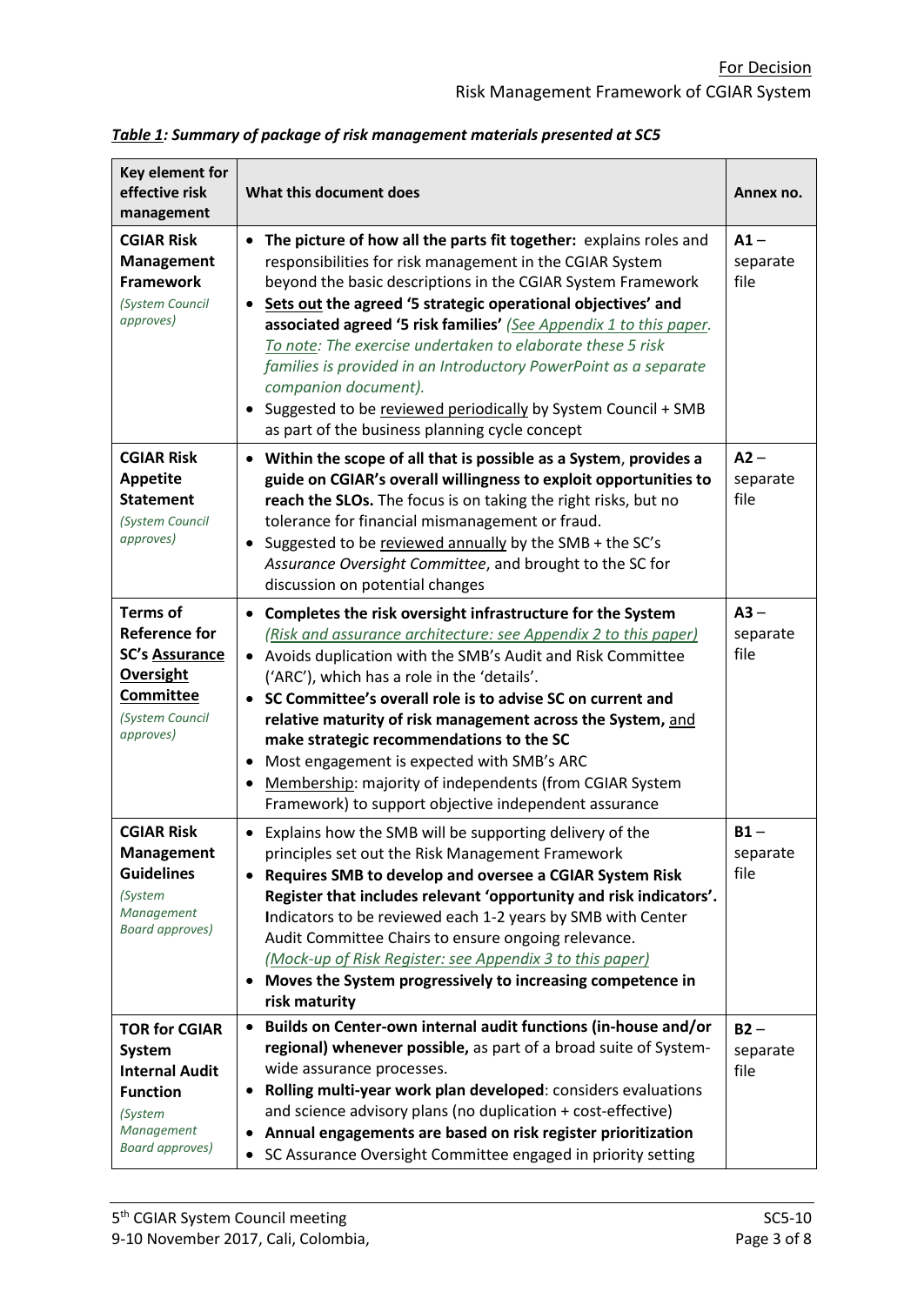## B. Fulfilling Immediate needs and beyond

#### **From 1 January 2018**

- 4. With these next steps being delivered, with effect from 1 January 2018, the System Management Board will be positioned to provide periodic assurance to the System Council through its Assurance Oversight Committee on:
	- a. The overall status and capacity of the Centers and the System Organization (with its two component parts, the System Management Board and System Management Office) to provide reasonable assurance;
	- b. Whether there are gaps that exist and the proposed action to address them; and
	- c. Where required, the corrective action(s) that will be taken over specified time to address systemic issues.
- 5. Center Boards remain responsible for Center-own actions, and the risk and assurance materials presented for System Council endorsement ensure ongoing Center Board responsibility in this regard.
- 6. At the time of adoption of the *Risk Management Guidelines of the CGIAR System* by the System Management Board (SMB8, December 2017) the now outdated 26 March 2015 Consortium Board-approved 'CGIAR Consortium Financial Governance Framework'.<sup>4</sup> will also be repealed.

#### **Additional work over 2018**

- 7. Immediately subsequent steps during 2018 will include, but not be limited to, the System Management Board working with the Centers to have in place the following additional elements set out in the *CGIAR System Framework* and/or *Charter of the System Organization*:
	- a. Defining a clear escalation policy for relevant issues and implement a formal whistleblowing process at System level;
	- b. Agreeing operational protocols for the delivery of System-wide internal audit assurance engagements and for the provision of consolidated information on such engagements; and
	- c. The Centers adopting terms of reference of 'Community of Practice' of Center internal auditors; and
	- d. A mechanism to resolve disputes, if any, between Centers, and between the Centers and the System Organization.

1

<sup>4</sup> [https://cgspace.cgiar.org/bitstream/handle/10947/4366/Consortium-](https://cgspace.cgiar.org/bitstream/handle/10947/4366/Consortium-FinancialGovernanceFramework_Amended_26March2015%20%28final%29.pdf?sequence=1&isAllowed=y)

[FinancialGovernanceFramework\\_Amended\\_26March2015%20%28final%29.pdf?sequence=1&isAllowed=y](https://cgspace.cgiar.org/bitstream/handle/10947/4366/Consortium-FinancialGovernanceFramework_Amended_26March2015%20%28final%29.pdf?sequence=1&isAllowed=y)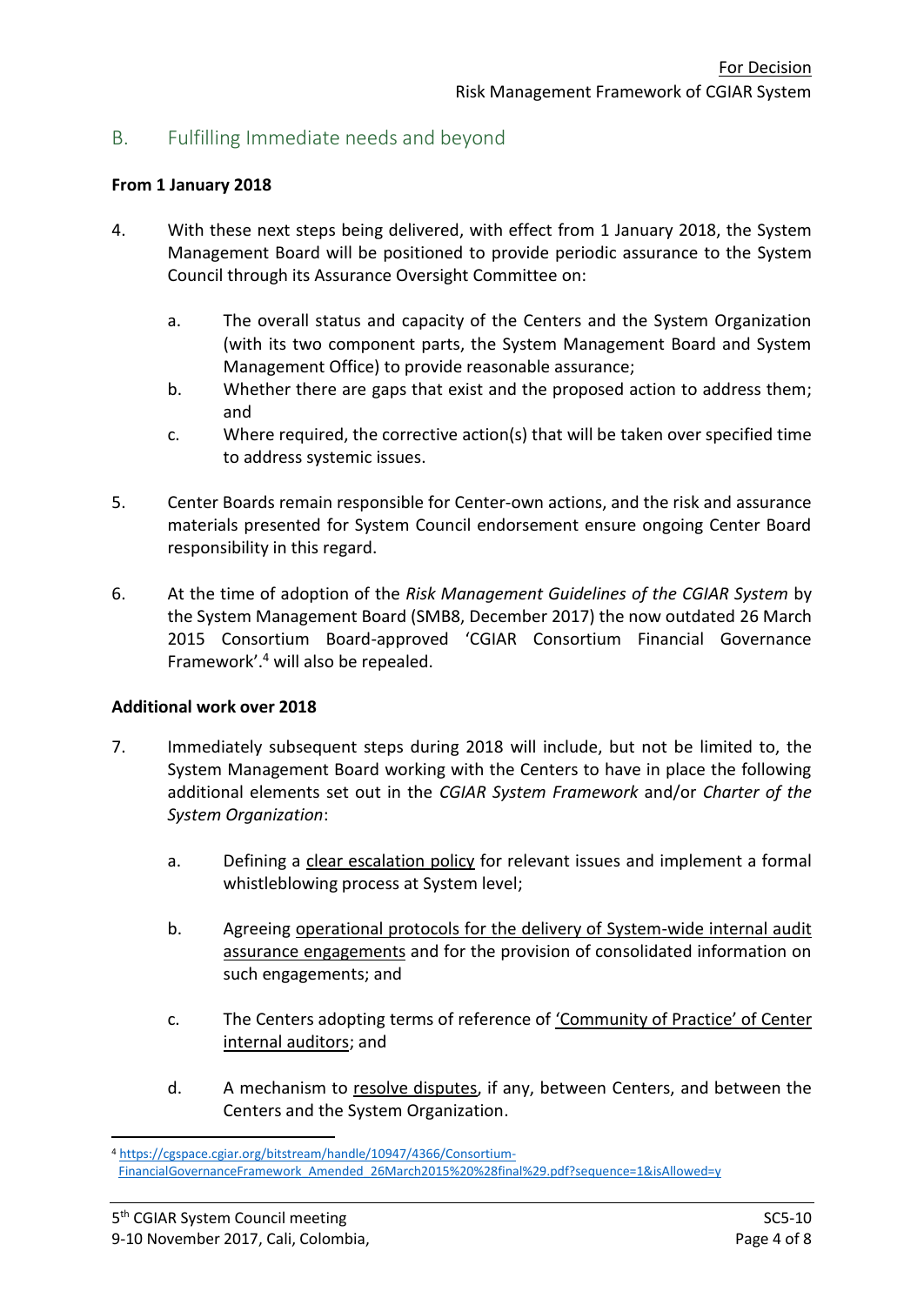### **Preliminary reporting to SC-6, May 2018 and instituting annual reporting on assurance**

- 8. It is proposed that the System Council receives preliminary information on the status of assurance in the System at its mid-year 2018 meeting, and then from November 2018, and annually thereafter, System-wide reporting includes an annual status of assurance element that has been reviewed and assessed for adequacy by the System Council's '*Assurance Oversight Committee*'.
- C. Two consequential amendments to CGIAR System Framework to give effect to proposals in this paper
- 9. **To give overall effect to the package of materials presented for System Council approval,** the System Management Board makes the following proposals for formal changes to the following specific articles of the CGIAR System Framework, shown in track changes below:
	- 8.2(a) an Assurance Oversight Committee Audit and Risk Committee, with a majority of independent members, the purpose of which shall be to provide: The System Council with assurance of the completeness and effectiveness of the Internal Audit Function and the independence of external audit functions; a structured reporting line between internal and external auditors and the System Council; and oversight of system-wide governance, risk management and internal controls
	- 6.1(j) Review findings and follow-up emanating from the Internal Audit Function

### 10. **Justification to retitle the System Council's standing committee:**

Rationale: *Remove confusion from the System Council and System Management Board having identically named Committees, yet with different mandates*.

Explanation: The Council's committee is envisaged to have strategic oversight of the adequacy of assurance across the System. This change better reflects the nature of the role.

## 11. **Justification to delete article 6.1(j):**

Rationale: *Put the 'management' of System-wide internal audit findings correctly in the hands of the System Management Board to escalate to the System Council as relevant to System-risks.*

Explanation: Reviewing the detailed findings and follow up emanating from the work of the Internal Audit Function is a detailed task that more naturally falls in the remit of the System Management Board's Audit and Risk Committee. Summarized strategic reporting and recommendations will come to the System Council annually out of that work, or more frequently in the case of an issue requiring early escalation.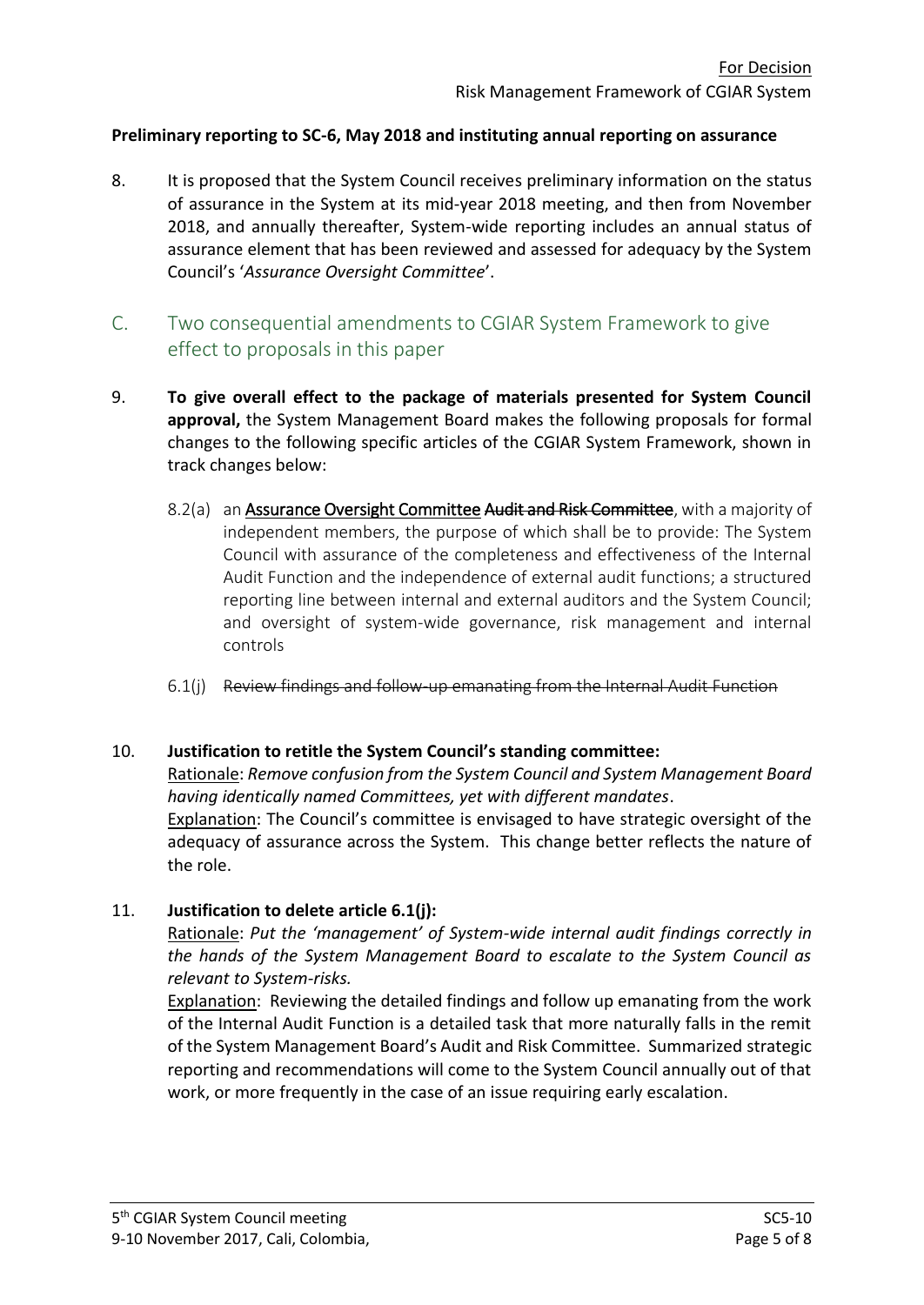## APPENDIX 1: PROPOSED CGIAR TOP OPERATIONAL OBJECTIVES AND RISK FAMILES FOR SYSTEM COUNCIL APPROVAL

*(Proposal: set/review the operational objectives + top risk families each 4-years in line as part of CGIAR adopting a business planning cycle)*

|           |           | <b>5 CGIAR STRATEGIC OPERATIONAL OBJECTIVES</b> |                           |                                                                       | <b>CGIAR'S SYSTEM-WIDE FAMILIES OF RISKS</b>   |  |  |  |  |
|-----------|-----------|-------------------------------------------------|---------------------------|-----------------------------------------------------------------------|------------------------------------------------|--|--|--|--|
| Delivery  | Relevance | Reputation                                      | Efficiency<br>Reliability |                                                                       | Resulting from missed opportunities            |  |  |  |  |
| X         | x         | X                                               |                           | <b>CGIAR</b> is no longer a front runner                              |                                                |  |  |  |  |
|           |           |                                                 |                           | CGIAR loses its central role in Agricultural Research for Development |                                                |  |  |  |  |
| $\lambda$ |           |                                                 | ⋏                         |                                                                       | Non adherence to appropriate values            |  |  |  |  |
| Χ         |           |                                                 |                           |                                                                       | Unsatisfactory evidence and assurance received |  |  |  |  |
|           |           |                                                 |                           |                                                                       | Poor execution undermines capability           |  |  |  |  |

5 CGIAR strategic operational objectives that provide the essential link between CGIAR's 3 System Level Outcomes and actions of CGIAR stakeholders to deliver against those outcomes:

Delivery Deliver quality science and other research outputs through effective partnerships, to provide critical improvements for food security, nutrition and resilience to climate change Relevance Establish and maintain CGIAR as a relevant and sustainable tool for agricultural research for development Reputation Make the association with CGIAR a rational and rewarding decision Reliability Fulfill formal commitments Efficiency Generate all benefits mentioned above efficiently and provide 'value for money'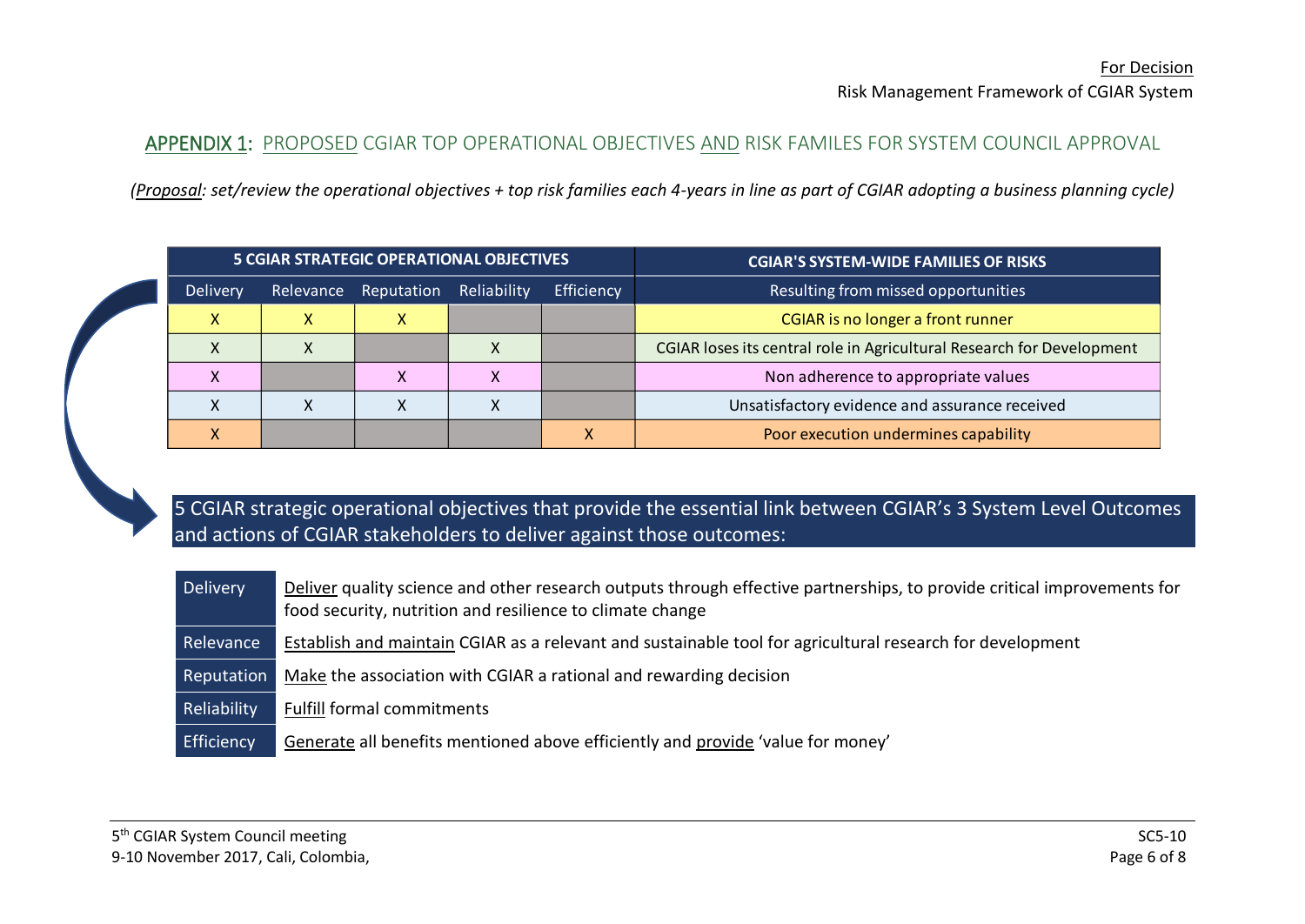# APPENDIX 2: SELECTED RISK AND ASSURANCE ARCHITECTURE IN PLACE AFTER SC-5 (Assurance Oversight Committee) AND SMB-8 (Internal Audit Function)

(Focus is on key assurance oversight providers, and not full range of all assurance processes)